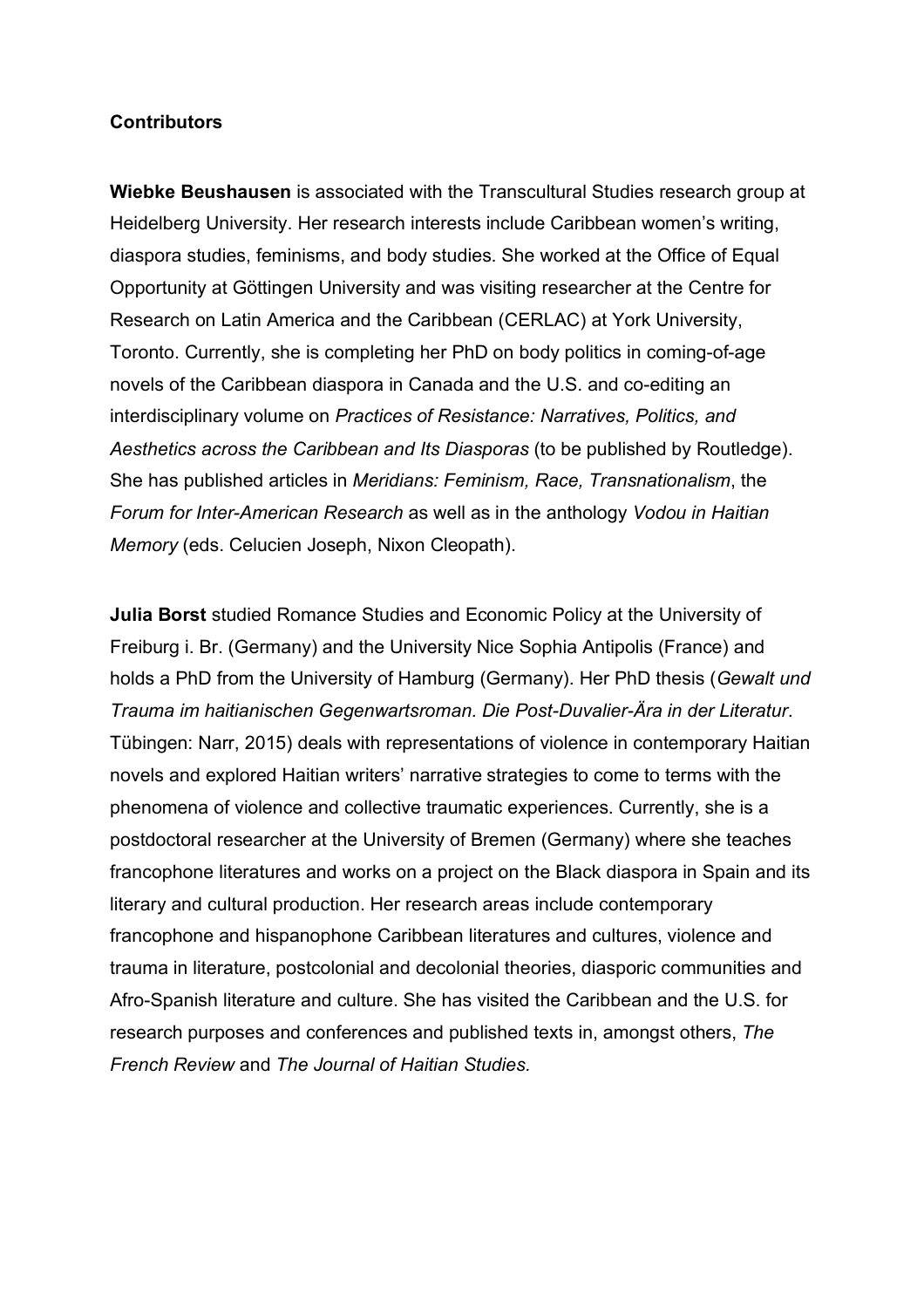## **| Contributors 156**

**Nadia V Celis** is an Assistant Professor at Bowdoin College (US), where she teaches Latin American, Caribbean and U.S. Latinos' Literature and Culture. Originally from Colombia, Prof. Celis received her B.A in Linguistics and Literature from the Universidad de Cartagena, and both her MA and Ph D from Rutgers, The State University of New Jersey, where she also graduated in Gender and Women's Studies. Her research explores bodies and practices of embodiment, their role in the development of female subjectivities, their meanings and their status in Caribbean popular culture and literature. Her recent publications include articles on writers Marvel Moreno, Fanny Buitrago and Gabriel García Márquez (Colombia), as well as essays on dance and performers, including Shakira. Celis co-edited the critical anthology *Lección errante: Mayra Santos-Febres y el Caribe contemporáneo*, (San Juan: Isla Negra, 2011), and is currently finishing the manuscript of her book-length project: *The Rebellion of the Girls: Bodies, Power and Subjectivity in the Hispanic Caribbean.*

**Rebecca Fuchs** holds a PhD in American Studies from the University of Mannheim, Germany. From 2009 to 2012, she was a scholarship recipient at the graduate school "Formations of the Global" at the University of Mannheim, Germany. In her dissertation *Caribbeanness as a Global Phenomenon: Junot Díaz, Edwidge Danticat, and Cristina García* (WVT/Bilingual Press, 2014), she examines the global character and impact of Caribbean diaspora fiction from a decolonial perspective. She spent a semester at the Center for Global Studies and the Humanities at Duke University as a visiting scholar. In her current research project in association with the University of Bielefeld, "Transcultural Concepts of Time: Comparative Perspectives on Native American, African American, Euro-American Paradigms in the U.S. and Canada," she analyzes temporality in 19<sup>th</sup> and 20<sup>th</sup> century U.S. and Canadian literature. In particular, the project focuses on the hypothesis that the seeming dominance of a linear concept of time in North America is being challenged by alternative conceptions found in Native American, African American, and Euro-American thinking; these alternative notions then offer new ways of balancing the negative consequences of Western temporality.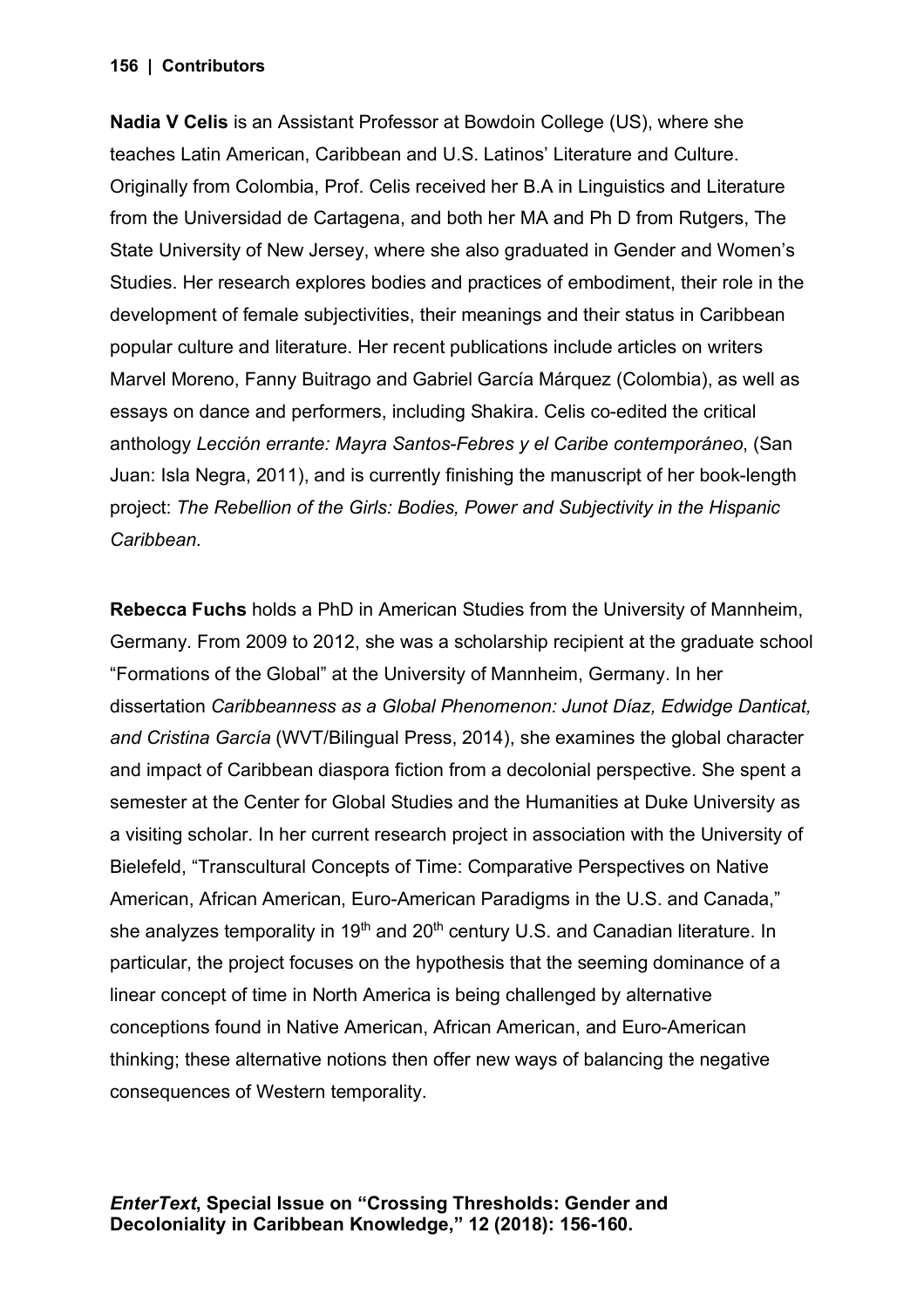## **| Contributors 157**

**Annika McPherson** is Juniorprofessor for New English Literatures and Cultural Studies at the University of Augsburg, Germany. She previously taught British and Global Anglophone Literary and Cultural Studies at Carl von Ossietzky University Oldenburg, Germany. Her research and teaching areas include postcolonial studies; theories, policies and literary representations of cultural diversity in comparative perspective; anglophone Caribbean and South African literatures in English; diaspora studies; as well as Rastafari. Her current projects include a study of the representation of Rastafari in literature and film as well as a genre critique of the notion of 'neo-slave narratives' in relation to contemporary novels on slavery set in the Caribbean. She is also compiling a collection of sources and resources for Anglophone Caribbean Literatures.

**Gudrun Rath** is a postdoctoral researcher at the Department of Cultural Studies at the University of Art and Design Linz, Austria. She has previously taught at the University of Constance, the University of Heidelberg and the University of Vienna. She was a fellow at the graduate school "The figure of the Third" at the University of Constance and holds a Ph.D. from the University of Vienna. She is the author of *Zwischenzonen. Theorien und Fiktionen des Übersetzens* ("Interstices", Vienna, Berlin: Turia + Kant 2013) and, as a member of the editorial board of the *Zeitschrift für Kulturwissenschaften* (Journal for Cultural Studies), has edited a special issue on her current research, *Zombies* (Bielefeld: Transcript 2014). Most recently, she edited the volume *Lateinamerikanische Kulturtheorien* ("Latin American Cultural Theories", KUP 2015, ed. with Isabel Exner).

**Julia Roth** is Postdoctoral Researcher and instructor at the BMBF-project "The Americas as Space of Entanglement(s)" at the Center for Inter-American Studies of Bielefeld University in Germany. She has previously worked as postdoctoral fellow at the interdisciplinary research project "desiguALdades – Interdependent Inequalities in Latin America" at Freie Universität Berlin and lecturer at Lateinamerikainstitut (FU Berlin) and the Center for Transdisciplinary Gender Studies (HU Berlin). Her research has led her to Mexico, Argentina, Nigeria, New York and Cuba. Her doctoral thesis dealt with occidental gendered constructions of Latin America. As a doctoral student, Julia Roth held a scholarship of the PhD program "Cultures in/of Mobility"

*EnterText***, Special Issue on "Crossing Thresholds: Gender and Decoloniality in Caribbean Knowledge," 12 (2018): 156-160.**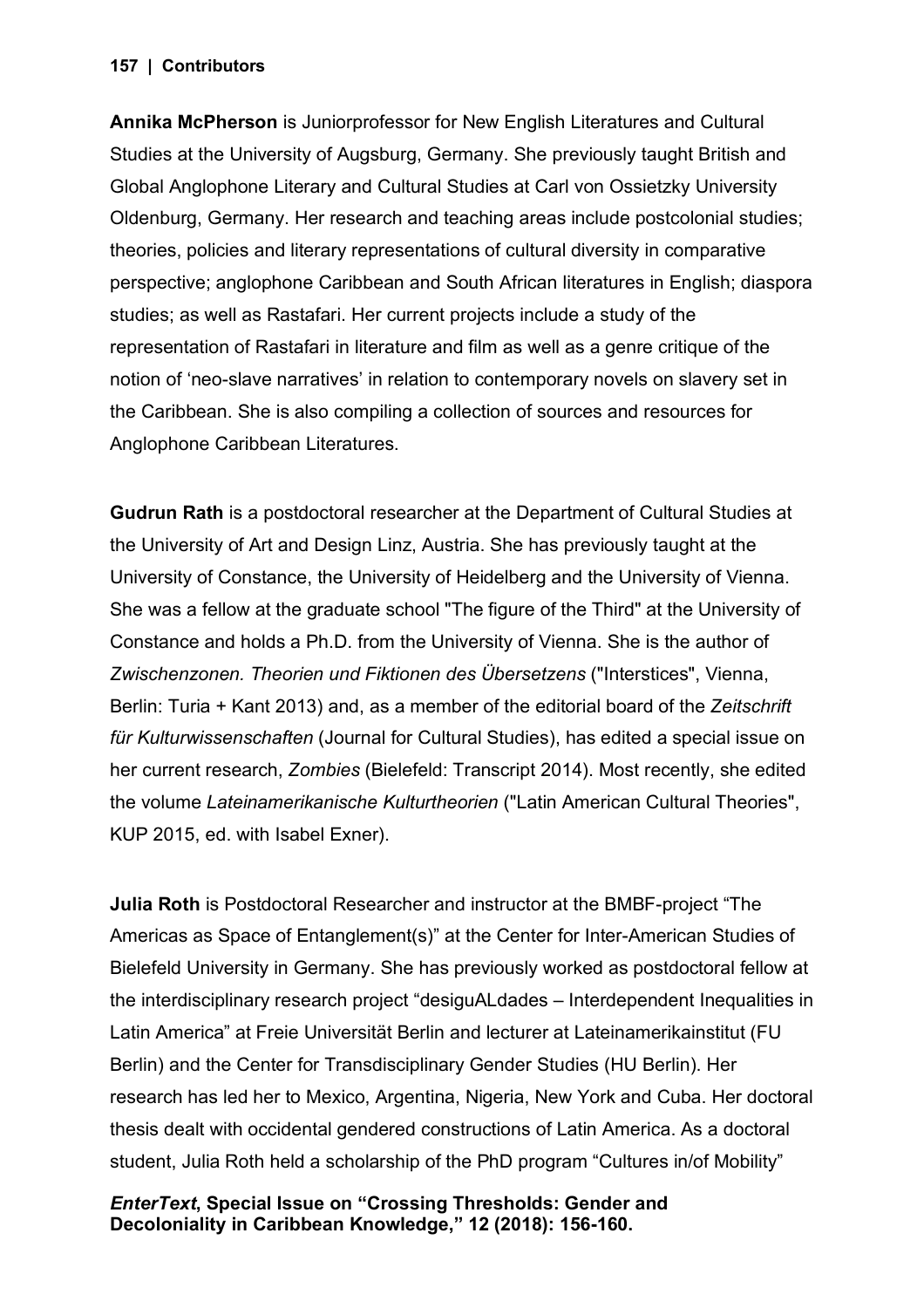## **| Contributors 158**

(Potsdam) and was member of the doctoral program "Gender as a Category of Knowledge" at Humboldt University Berlin. Her current research focuses on intersectional approaches in transnational contexts and Caribbean feminism. Alongside her academic work, Julia Roth organizes and curates cultural-political events, most recently the symposium "Black Diaspora + Berlin. Decolonial Narratives" with Alanna Lockward (2015) and "Multiple Europes" with Manuela Boatcă (2015). Furthermore, she is author and editor of the magazine *polar* and has written the dramatic dialogue "Salmas Brüste ... Frida Kahlo trifft Rosa Luxemburg" (directed by Susann Neuenfeldt 2010).

**Ulrike Schmieder** teaches Modern History with a focus on Latin America and the Caribbean at Leibniz University Hannover. In addition, she coordinates the interdisciplinary Centre for Atlantic and Global History and the Master of Atlantic Studies in History, Culture and Society. Ulrike Schmieder got her PhD in Modern History from the University of Leipzig with a thesis about Spanish history and its entanglements with German, European and Spanish American history (1820ies), and wrote her second book about the perception of Latin America in German journals of the 18th and 19th centuries. Her second doctoral thesis, defended at the University of Cologne, compares Mexico, Brazil and Cuba with respect to gender history (1780- 1880). Recently she published a series of articles about slavery and postemancipation in Cuba, Brazil and the French West Indies. A book resuming her comparative research on Cuba and Martinique after slavery was published in 2014.

**Martina Urioste-Buschmann** studied Cultural Anthropology and Latin American Studies at Freie Universität Berlin (Germany) and at the Universidad Nacional Mayor de San Marcos in Lima (Peru). From 2010-2012, she was a doctoral candidate at the Institute of Latin American Studies at Freie Universität Berlin and a scholarship recipient of the Heinrich Böll foundation. Since August 2012, she has been working as a research associate at the Faculty of Romance Studies at Leibniz University Hanover. She teaches courses on Latin American and Caribbean Contemporary Literature and Culture and gives introductory seminars on literary theory and Hispanic Literature. In her recently published dissertation, she examines the literary representations of Afro-Creole religious festivities in contemporary Haitian, Cuban,

*EnterText***, Special Issue on "Crossing Thresholds: Gender and Decoloniality in Caribbean Knowledge," 12 (2018): 156-160.**